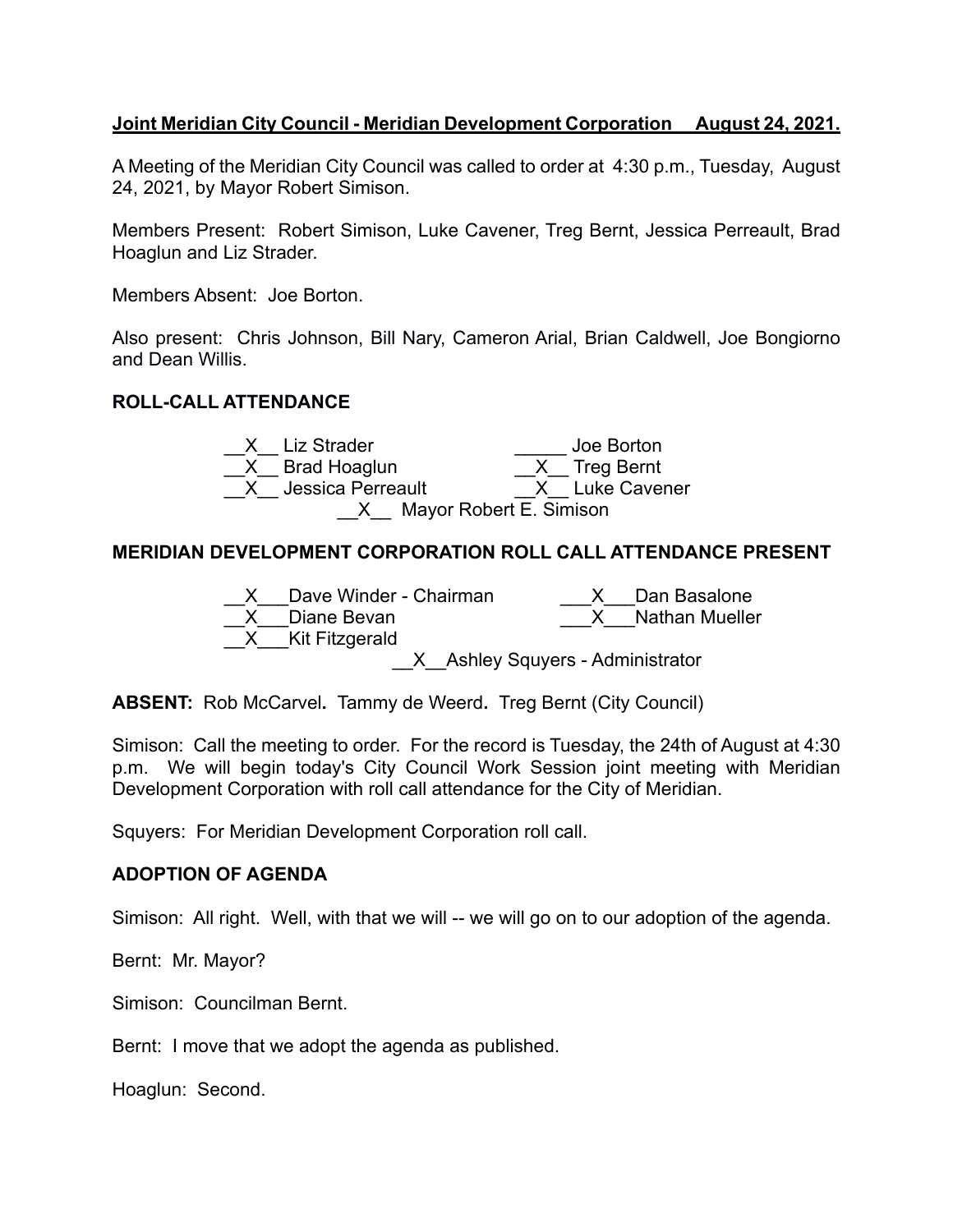Simison: Motion and second to adopt the agenda. Any discussion? If not, all in favor signify by saying aye. Opposed nay. The ayes have it and the agenda is adopted.

MOTION CARRIED: FIVE AYES. ONE ABSENT.

# **DISCUSSION TOPICS [Action Item]**

## **1. Draft Urban Renewal Plan for the Northern Gateway Urban Renewal Project**

Simison: First item up is a discussion items, No. 1, Draft Urban Renewal Plan for the Northern Gateway Urban Renewal Project and I will turn this over to Cameron.

Arial: Mr. Mayor, Members of the Council and Members of the MDC Board, it's good to be with you. It's time -- it's time to start talking a little bit more about the details of the plans, particularly the Northern Gateway Urban Renewal Plan, as well as the Civic Block Urban Renewal Plan and that's really the purpose of the discussion today is to give you guys a really good update as to where we are in the process, give you a little bit more meat on the bone as to the plans themselves. Some of the projects that we have identified within those -- we have our consultants here with us as well to detail some of those projects. Also talk about the numbers associated with the plans and, then, really to gather any feedback you have. This is the Council's and the board's opportunity to provide us as staff that feedback that we need to -- to really put these plans in place and to continue to move them forward, so that really is kind of the game plan for today. So, we will -- we will start with the Northern Gateway and -- and, then, move on from there. So, real quick, just to orient you, kind of drive here a little bit. So, really want to just talk through the purpose of this plan. You know, this as you know, is a -- is a -- kind of a -- a part of -- a part of town that -- that continues to need a little love. It needs some additional attention and, therefore, the purpose of this plan is to continue to focus those efforts of redevelopment going forward. We really do take a hard look at the transportation elements in particular. There is also -- in conjunction with our Public Works Department there is a number of identified Public Works projects that could really help this area of town. But, more than anything, it's to make it a -- a gateway to both ends of -- of the downtown. And, then, just this last bullet -- use -- truly using, you know, MDCs Destination Downtown past plan as a foundation, but really let's modernize it, let's -- let's take a look at really where are the area has gone in the past, you know, some odd years since the original plan and, then, move forward into the -- move into the new plan. So, I wanted to kind of give you just a streetscape view of some of this. On the far right it's kind of hard to see here. Hopefully you can see it more in your packet, but some of the areas that - that we have identified -- and I think it's this is probably a good place to maybe turn it to Don, Don if you want to kind of chime in here. Our consultant on the transportation side of thanks.

Kostelec: Thanks, Cameron. Yeah. Don Kostelec with Vitruvian Planning here in Boise. Been working in tandem with Ashley and the staff, as well as meeting -- and thanks to Christy Little and Tom Laws at ACHD to think through some of the streets stuff and your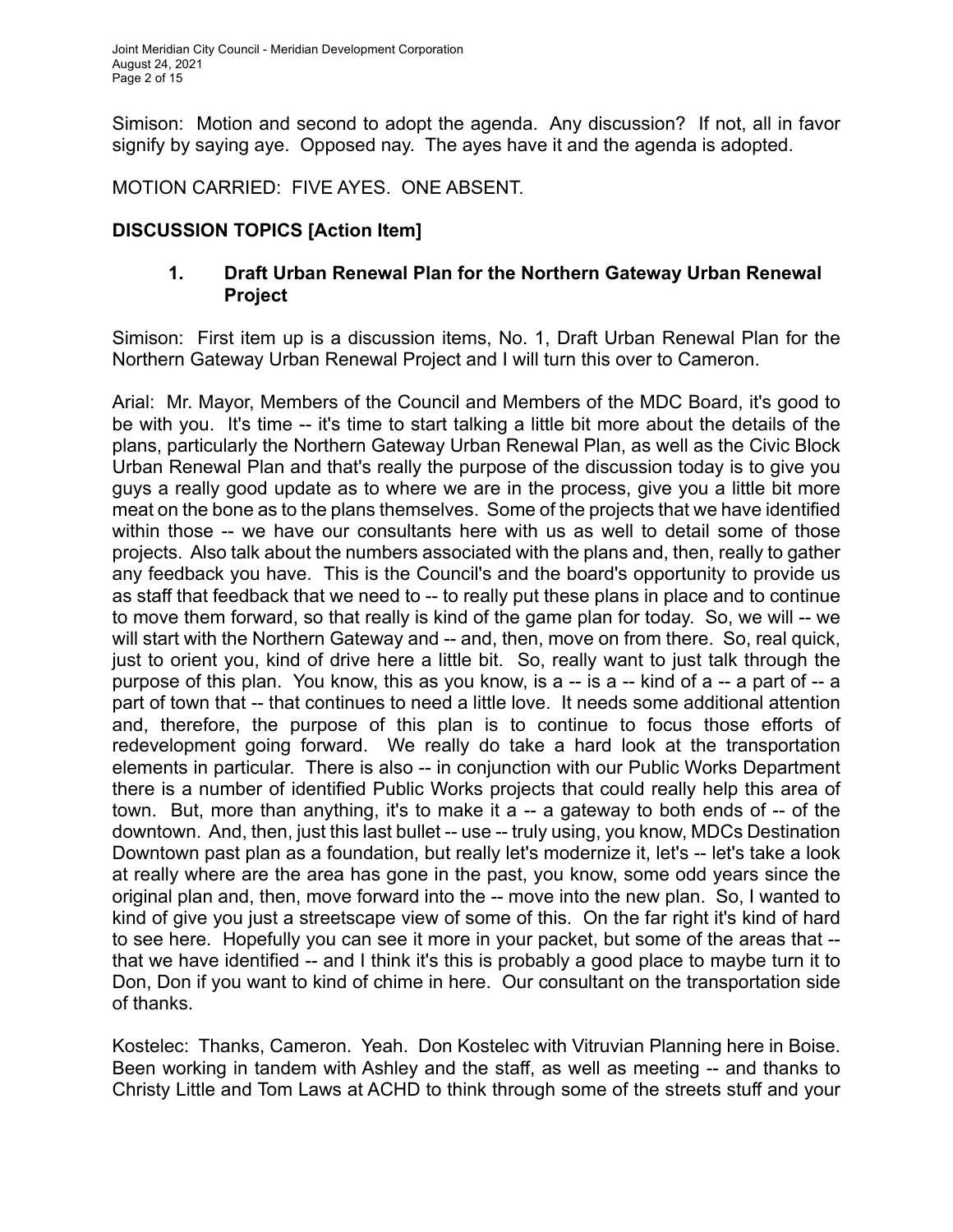utilities department and as Cameron said in that last bullet, we wanted to take the plans that had been done -- not just -- you had done some downtown cross-section plans to complement the comp plan and downtown efforts. You have a large CIP and projections for your utility projects and, then, ACHD about a decade ago did a downtown Meridian pedestrian and bicycle plan. They are starting to update those about every ten years. So, you will be due for a refreshing of that and they have changed some street design concepts and things since then. So, it was an opportunity to talk with them about those projects. They are starting a design of sidewalks on 2nd 1/2 and 3rd Street both in this area and to the south to Franklin that will be coming on board in the 2024-2025 range. So, it was good to discuss that part with them and -- and talk about those, if you want to go to the next slide. This is the more detailed map from your utilities department of what they are planning in that area and so in general the blue line is a water main, the green line is wastewater, and, really, the -- the big red L up on Fairview is a major CIP project. Those were the really major underground utility projects for this, but what they also wanted to see was those yellow lines on that map are the utility lines that run on the back property lines and through alleys of parcels, which are both a maintenance burden, but also can limit the consolidation of parcels. So, the more the funds from the agency can help move those utilities out of those alley locations and under the streets, A, easier for you to maintain; B, less public right of way mainly for ACHD and, C, greater opportunities for redevelopment, because you don't have this parceling out of parcels with that kind of stuff. So, the utility elements that are in there mainly reflect those improvements. When we get above the street level -- and if you can go to the next slide, just a couple examples. As Cameron said, this area kind of needs a little bit of love and we look at those as kind of what finishing the street would mean and, essentially, calling that an urban cross section. So, to the best extent possible this slide that showed the street cross-sections, we tried to base the cost estimates on those, but as you will see in the bottom left one, you know, you have some new townhomes there on Fourth Street and to get all that in and the sidewalks there, you know, the things like the tree buffers and other parts just weren't attainable. We are not saying go in there, rip those out, and build something new. In the top one, though, however, if we look at the sidewalks in front of Cole Valley -- and we all know that the future there is -- is predicated a lot on their plans and master plans, but those are the types of sidewalks that probably need to be replaced and if you are redeveloping those parcels that's where you would get those sidewalk buffers and as you see in the top right slide, just 2nd 1/2 looking north, really, a street that's incomplete and a discussion with ACHD that I think once you get through this process will be -- you know, did we -- do they put sidewalks on one side at this stage waiting for redevelopment on the west side to get something functional, but that's a conversation you will need to have with them and they are prepared to have as you go through this process. If you want to go to the next slide, Cameron. Really, the -- you know, the streets, the primary arterials, like Main and Meridian Road and Fairview and Cherry, for the most part are kind of constructed, but this is an example -- especially in that northeast parcel of Meridian Road and Cherry with the Albertsons, as well as the northwest parcel, you have got the Bud Porter Pathway that comes in north of there and kind of cuts across -- ACHD has recently changed their roadway cross-sections to no longer build the traditional bike lane within the curb confines and do the pathway type segments. So, that would be the type of thing that if you were to get redevelopment of that main Albertsons parcel to, then, look to get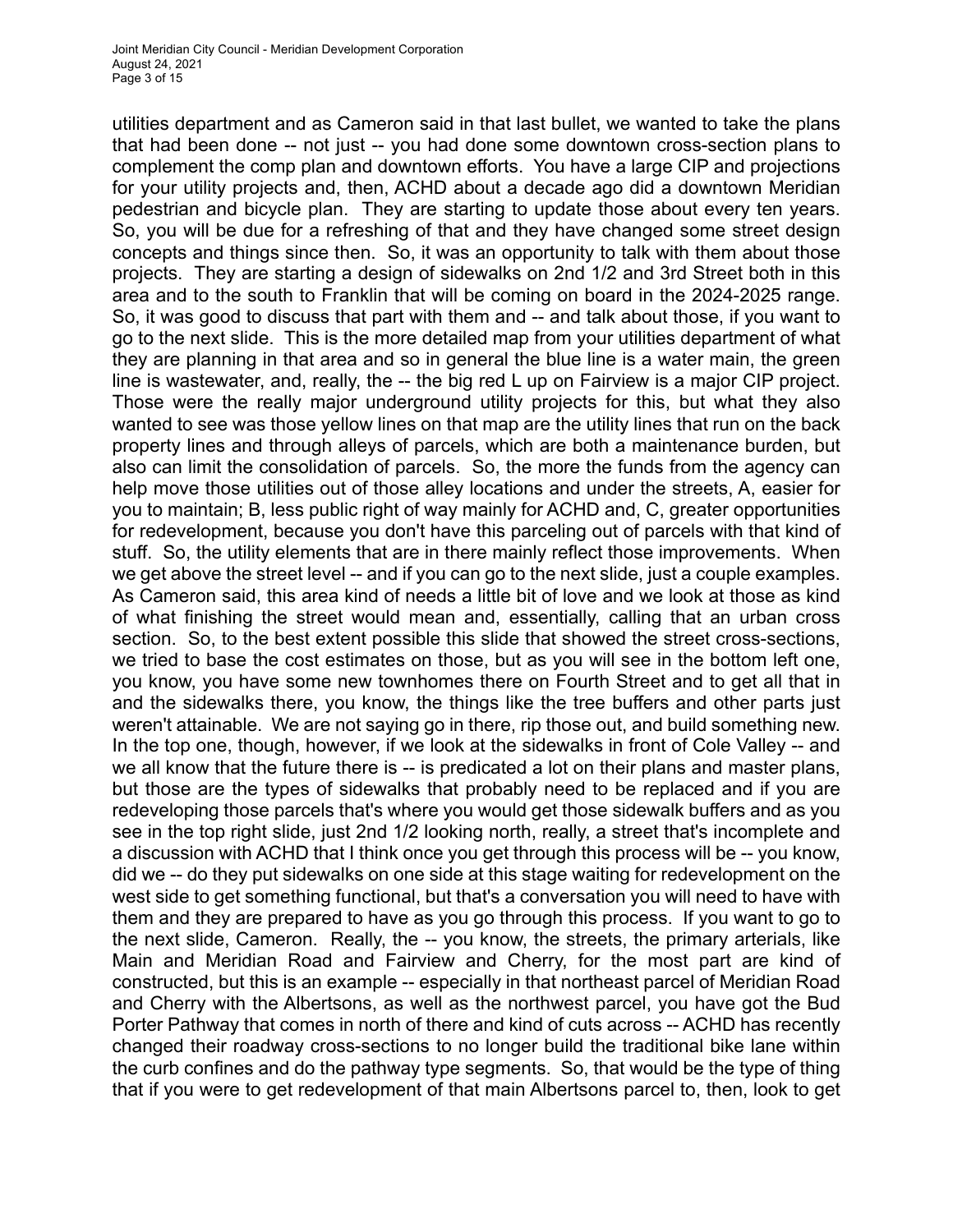more of a buffered pathway to make that L-shaped connection and link your pathway system to the land uses and things, that would -- so, in terms of these streets where it's already that curb, gutter, sidewalk and finished look, that's the only thing we really costed out as a change. There is something like Main Street, there is just not a lot to change in its current configuration. So, that's just a little bit of how we develop those and if you want to go to the next slide, this is our -- careful to say planning level cost estimates. If you have been on any of your boards approving bids lately, you know, that cost estimates might as well be written on an etch-a-sketch. So, we used estimates that both from your bidding, from work the utilities department was doing, as well as working closely with CCDC just to see how they were estimating just linear footage for a local street, a collector street, sidewalks, street lighting and other things that would go into that and you will see with that we put a -- put a pretty good contingency on top of those, just to account for those things. Where you see the higher numbers per project are generally where you also have a utility project plan. So, almost just as much going on under the ground as above the ground, but the total linear feet of the roads in that boundary are about three miles -- a little less than three miles and 15,000 linear feet. So, again, that was just our philosophy and background in coming up with those estimates for the capital projects within the proposed district.

Arial: Thank you, Don. Appreciate that. So, I wanted to turn just a little time now to our legal advice, Meghan, who helped us craft the plan for this area and, then, kind of close out with Phil, who helped -- Phil Kushlan, who helped us with the numbers as well. So, Meghan, did you want to touch on the plan a little bit.

Conrad: Okay. Well, thank you for having us here today and I think this is a great next step in our process in moving both of these initiatives forward. So, thank you for your time. First, before you is the Northern Gateway Plan and I believe that actually -- there was a packet of documents circulated; correct? Everyone got packets? Okay. So, you do have what is considered to be a full or complete draft of that document. It is in draft form. There are drafting notes. There are some highlighted provisions and there are some things that will be changed as a result of this meeting. There is a photo -- let's see. Cameron, do you know if this presentation is uploaded at all? Okay. I will move forward. You all are really familiar with the boundaries of the proposed Northern Gateway area. The de -- there is a significant portion that was de-annexed from your existing downtown area, plus there are a few parcels that are north of Cherry and Fairview and west and east of Meridian Road, including a 17 acre parcel that's currently in unincorporated Ada county. So, when we look at initiating an urban renewal plan we first start with what are the plan elements and those are outlined in Idaho Code 50-2905 and that provides a pretty good roadmap as to what our next steps are and what we need to include within the confines of that document. The first -- and I will just hit these really quickly, because I know you all have been through this planning process before, but I have highlighted where in the planning document itself you can find where we have met these plan elements. The first is a statutory requirement that is a statement describing the total assessed value of the combined basis estimate roles cannot exceed ten percent of the total taxable value of the city. So, what we do in calculating that is we take all of the existing revenue allocation areas, look at their adjusted base assessment rolls, add in the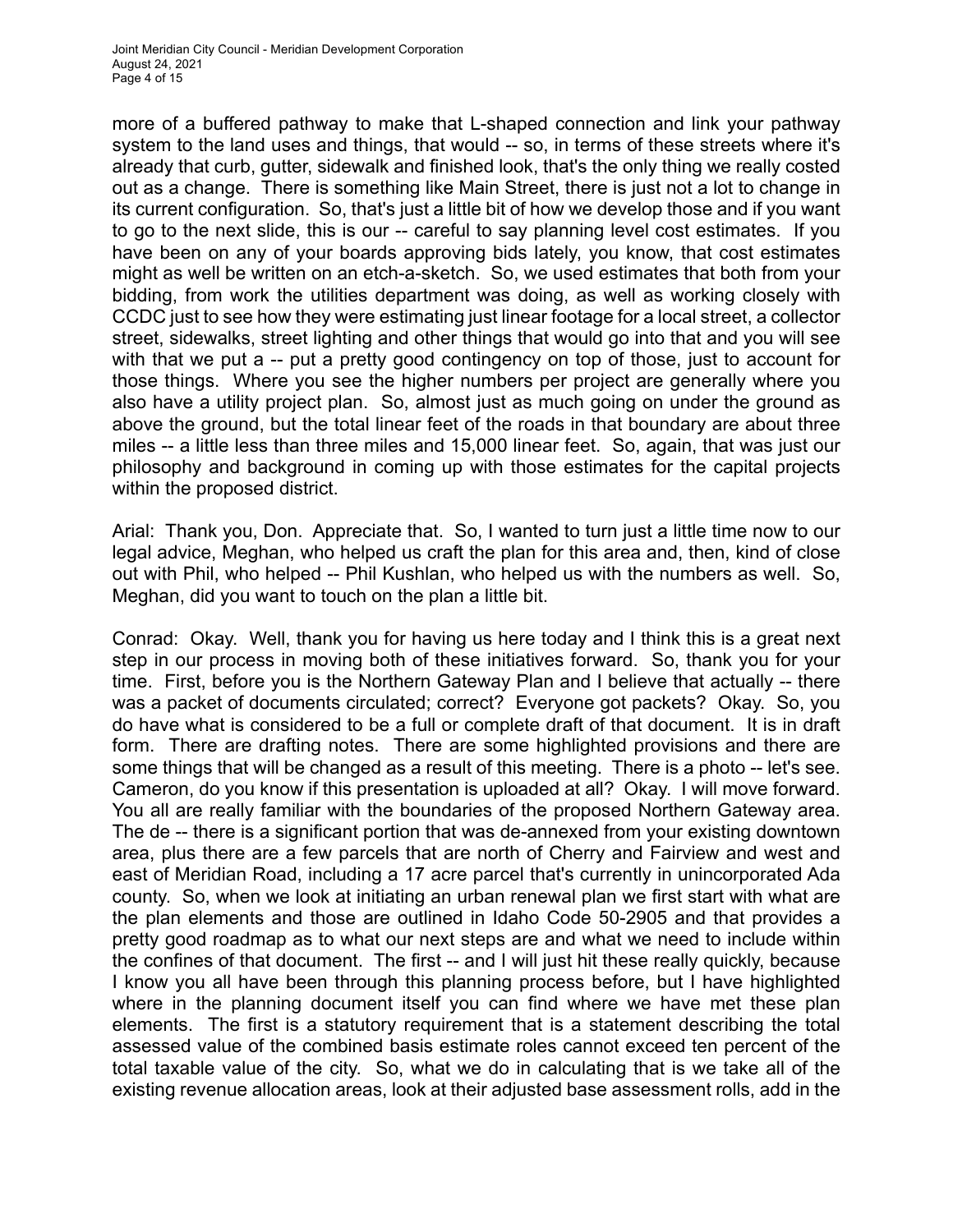projected base assessment for the proposed project area and the proposed amended area -- that cannot exceed ten percent of your total taxable value. That formula has been run and you have a significant amount of capacity left. I think you are in about the three percent range. For purposes of planning, we did use the 2020 certified values. We do recognize there has been a significant increase in those values in 2021. However, even with a significant increase that is not going to change the ten percent analysis. You still are going to fall well within that leeway there. The second -- and that is -- specifically as found in Section 502.3. The second requirement is a statement listing the kind, number, and location of all proposed Public Works or improvements in the area -- so the time, number and location of all the proposed Public Works projects. This is found in two (Technical audio problems) area of expertise. That is your economic feasibility study, but it also includes your project list as part of that analysis. The third is an economic feasibility study. That is attachment number five. Number four -- number four is a detailed list of estimated contract costs. That is also found in Attachment Five. A fiscal impact statement showing the impact of the revenue allocation area on the overlapping effect. That is shown in Section 5.2 -- 502.8 in Attachment Five. The impact is primarily based on a deferred ability to tap budget capacity increases from new development that is occurring during that 20 year period. Number six is a description of the methods of financing. All estimated product costs and the time when related costs or obligations are being incurred. Again, this is in Section 501-B. How we intend to build the project is there is different mechanisms and vehicles we can use and that is also in Assessment Five. As you know, it's based on statutory changes over the past several years for revenue allocation and not be in place for more than 20 years. So, there is recognition in the plan that the agency will receive dollars in the year following the formal termination date and this plan will be adopted by 12/31 this year. The base period is January 1, 2021. The termination date would be December 31, 2041. Revenues would flow to the agency in 2022. And, then, that is in Section 800 and, finally, the description of the disposition of assets on termination. In general, if you don't have a revenue stream, your revenue allocation proceeds, you're not able to retain real property assets and so there is a provision in the plan. It typically addresses the disposition of those assets to the city upon termination or if there is a better public education process at that -- at that time a determination is made. The third is an economic feasibility study that is Attachment Five. Number four is a detailed list of estimated project costs. That is also found in Attachment Five. A fiscal impact statement showing the impact of the revenue allocation area on the overlapping effect of taxing districts. That is shown in Section 5.2, 502.8, and Attachment Five. The impact is primarily based on a deferred ability to tap budget capacity increases from new development that is occurring during that 20 year period. Number six is a description of the methods of financing, all estimated project costs, and the time when related costs or obligations are to be incurred. Again, this is in Section 501, which discusses the -- how we intend to fund these projects and the different mechanisms and vehicles we can use and mostly is planned as a pay as you go project area and it's also found in Attachment Five. The requirements also include a required termination date. As you know, based on statutory changes over the past several years, a revenue allocation area cannot be in place for more than 20 years. So, there is recognition in the plan that the agency will receive dollars in the year following the formal termination date. If this plan were to be adopted by 12/31 of this year the base year would be January 1, 2021. The termination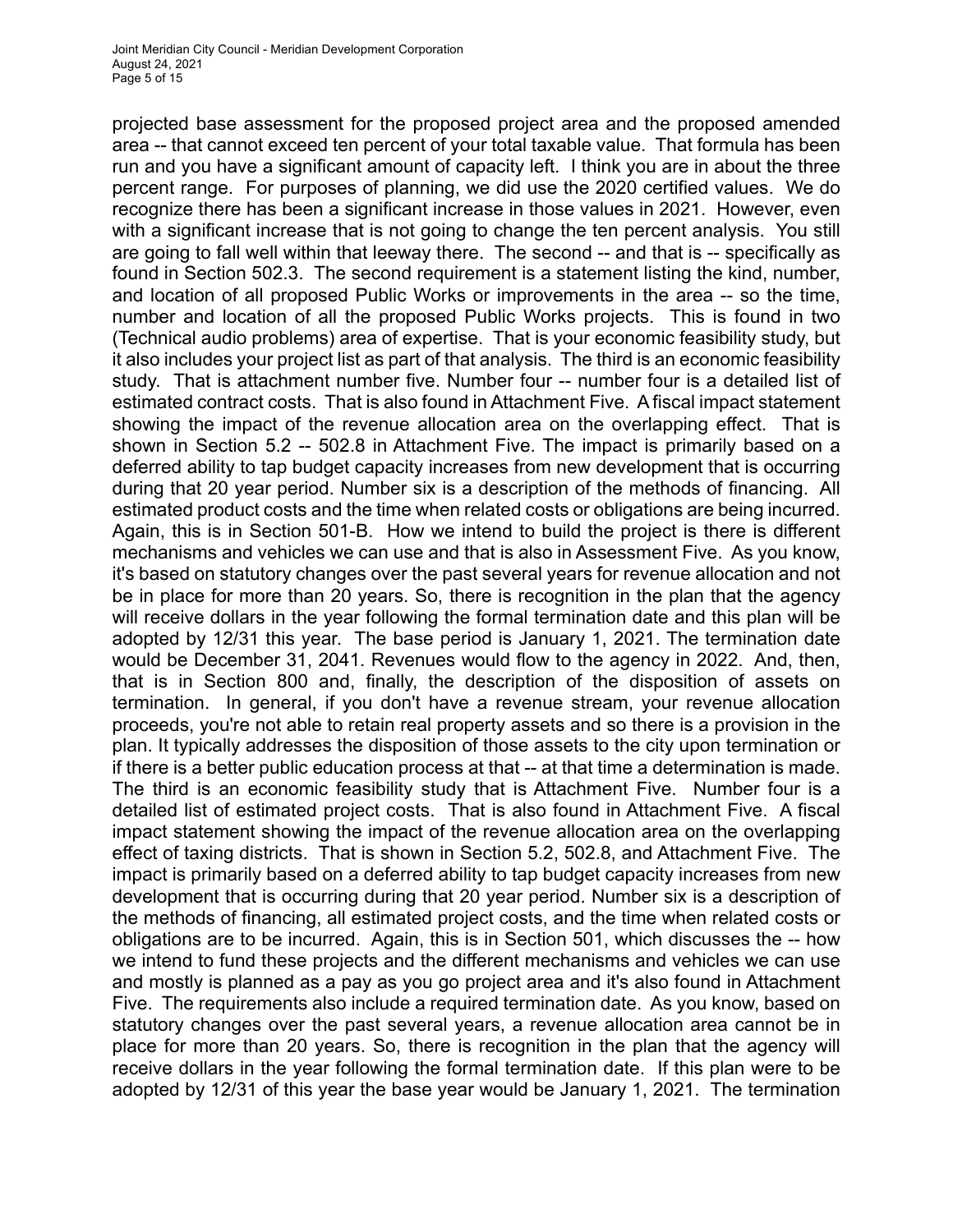date would be December 31, 2041. Revenues would flow to the agency in 2042. Thank you. And, then, that is in Section 800. And, then, finally, the description of the disposition of assets upon termination. In general if you don't have a revenue stream beyond revenue allocation proceeds you are not able to retain real property assets and so there is a provision in the plan that typically addresses the disposition of those assets to the city upon termination or if there is a better public entity to have those assets at that time the determination is made. Another qualification in the plan is that when you have a parcel that has been used for an ag operation within the last three years, the property owner has to provide consent to be included within the district. In this case in this project area there is a 17 acre parcel that is -- had I believe an ag exemption on it, or for sure has been used as an agricultural operation. Ag operation under the statute is a defined term and it's very broad. It doesn't take much to fall within that ambit. So, that consent has been obtained for that specific personal. Next slide, Cameron. So, in determining the projects in the project list, the plannings form the basis of a wealth of information and informed Attachment Five. There is also the city's Comprehensive Plan, Destination Downtown, conversations with property owners and developers and as well as city and MDC staff. So, data came from all sources. And, then, I think next we are getting into those Phil's Attachment Five.

Kushlan: Thank you, Meghan. Again, those of us who have been through this before can kind of recognize the -- the approach that we take here and the first thing that I have done is try to forecast what the revenue allocation revenue will be over the life of the district and in doing so you have to make a lot of assumptions, because, you know, you really don't know at this point what it's going to look like 20 years hence and so what we have done is tried to forecast what's going to happen to property values in the area absent anything else occurring and so we basically looked at what's happened in the community over the last ten years and, then, kind of took a look at that and, then, basically increased what we have traditionally been looking at for a growth figure and checking off what has occurred here. So, what we have done is looking at land values escalating at an eight percent per year pace and improvement values escalating at ten percent per year. That's, again, given what's gone on here in the last five or ten years, that's really eager assumption at this point. But as you are looking 20 years into the future, recognizing dips and so forth in the world of real estate, we thought having that fairly robust amount of growth assumed going forward is probably unwise in a conservative revenue estimating scenario and so after five years we reduced that by about half of that. So, we are looking at beyond that five year period four percent on land and five percent on property and so we have got that spreadsheet there that shows what basically happens to your valuation over the 20 year period of the plan. Then we assume that something's going to happen out there. Somebody is going to build something. So, we plugged in a number of fairly significant taxable investments over time, which are not all going to happen at once and we kind of schedule it over a number of years and, then, also assumed in those years when those major projects were not occurring, that there would be about 500,000 dollars taxable of investment in the general district on an annual basis that we can't identify. So, we plug those numbers in and came up with an estimate of about 310 million dollars of taxable investment in the district over the 22 year life of the -- of the plan and so we, basically, ran the numbers through our model and concluded that the number would --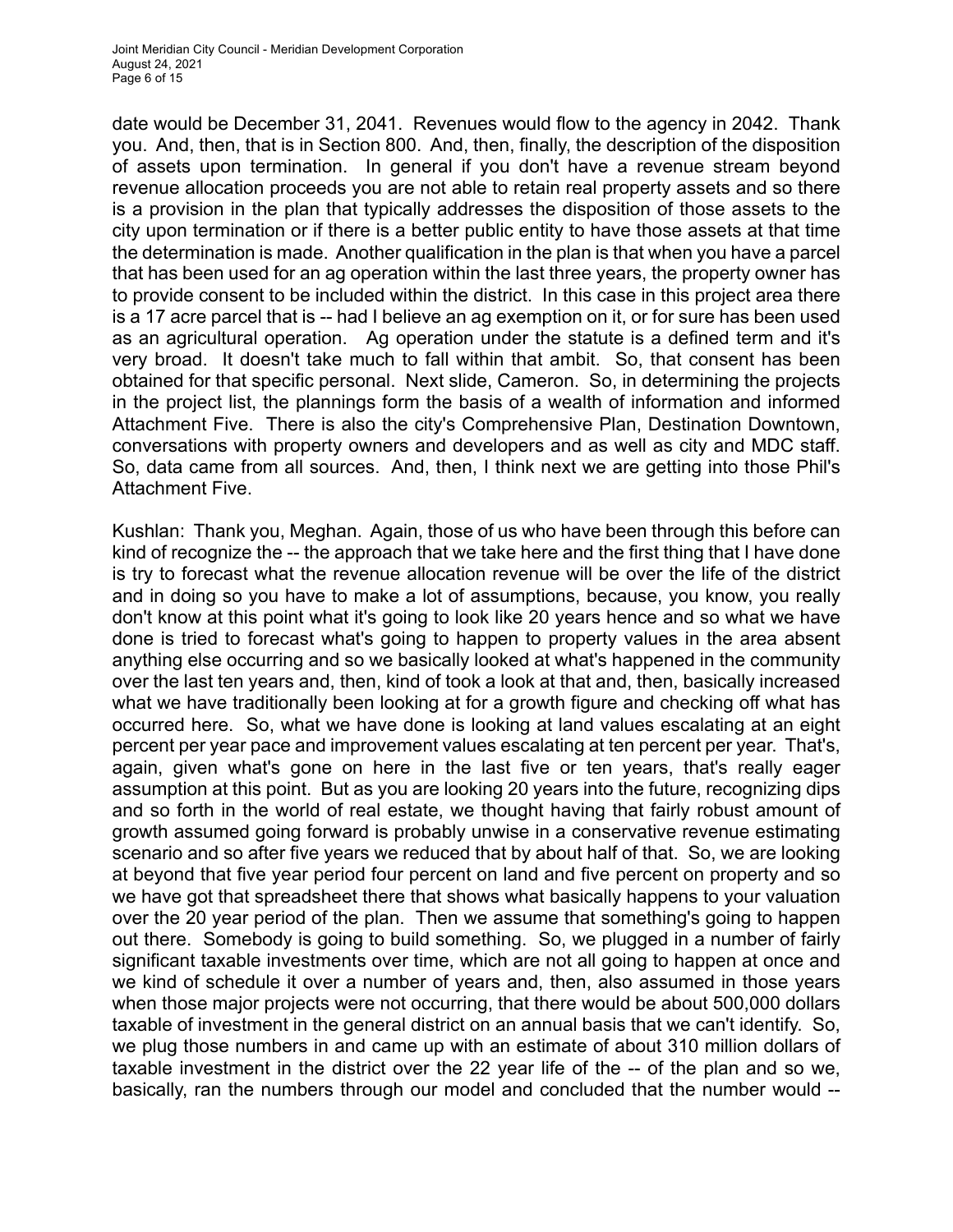those properties would produce about 35 million dollars in tax increment proceeds over time. We assumed that about ten percent of the proceeds would be retained by the agency for administrative purposes and we capped out at 50,000 dollars a year, so we wound up with about -- a little over 34 million dollars available for project expenses through the life of the district and I think if you look at the plan, we, again, worked with various sources that told us, you know, what kinds of projects would be expected there. We plugged in about four million dollars for the undeveloped parcel that is on the northeast -- northwest corner of the district. Yeah. There it is. And, then, took a look at the area which I call the -- kind of the redevelopment part of the district and, again, the major amount of resources there are dedicated at about 11 million dollars for transportation. Then there is additional streetscape work probably going to happen there, about a million dollars worth. Utilities. A number came from the city about 5.2 million. Hopefully, we are going to see some transit improvements in the area, so we provided some resources for that. Recognizing the agency's ongoing facade improvement program, we wanted to make sure that that was covered. Expansion of the historic lighting districts. Provided resources for property acquisition to provide those opportunities to consolidate ownerships where small parcels are more difficult to -- to redevelopment. Wayfinding as -- we see some parking was provided for public plaza is a significant amount of money. It is there for the parks and open space. Environmental immediate remediation and planning studies for a total of about 33,900,000 dollars over the life of the district. Are these numbers the ones that are exactly what we are going to hit? No. But one of the things that we have learned over the last several years is the legislation has changed and it requires plans be developed with specificity and so while we try to be as specific as we can, you don't want to tie your hands too much and so what we have tried to do is encourage staff to let us know at least those areas in which you want to spend money over the years, so we have a listing of areas and categories that will be receiving funds from the new district. Are you stuck with these numbers? No. Over time the -- the board will have the opportunity to budget annually. Some of these numbers may go down. Some may go up. The total revenue yield is probably not going to be exactly what we said it was either and so if there are additional resources - additional money could be put into these categories. The rule of thumb is if you want to do it you have to put it on the list, because if it's not on the list you can't do it. If it's on the list you don't have to do it and so what we tried to do is cast as broad a net as we could to give as much flexibility to the agency going forward to do the things that at least we have the ability to understand at this point might be needed and, again, it's fairly important that these issues be listed here, because you cannot modify the plan going forward. So, you have to basically say what you are going to do here and be committed to that. So, I guess with that we will be happy to entertain questions about the assumptions that have driven the revenue estimates and also if you have questions about any of the specifics in the -- in the project list, I'm sure that the staff could help us out here and can try to find some focus on those numbers as well. So, happy to answer any question that you might have at this point.

Strader: Mr. Mayor?

Simison: Council Woman Strader.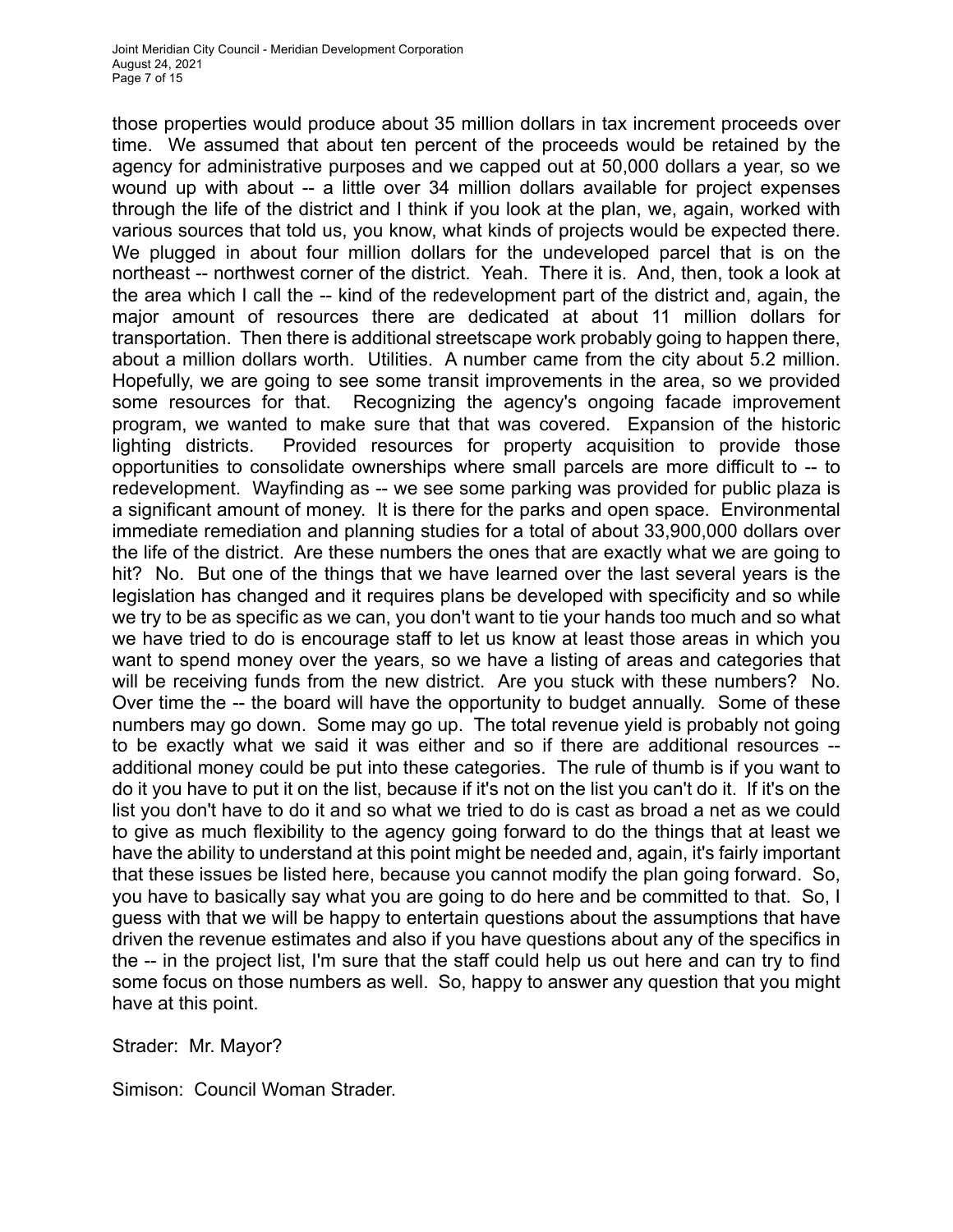Strader: Maybe it would be helpful to recap a little bit our conversations today. So, I have met with the Planning Department and with our consultant today and with the Planning Department probably three or four times and I'm a big believer in developing downtown. I think that's really important. What I think is important, though -- I don't think it's enough to say we think there will be a huge increase in value from creating an urban renewal district, I think we owe it to ourselves and to the city to take it a step further and actually do the analysis of the return on investment to the city. I mean there is a cost associated with an urban renewal district. We are forgoing some growth in the future in our tax base. So, I think it sounded to me like the consulting group would be able to do that analysis for us and actually take a look at two scenarios, so a scenario where we don't create the urban renewal district and one using our projections where we do and really compare the cost associate -- associated with the benefits that come. That's just important to me. That's just one person. But I would really like to see that. And, then, I would like to hear from the Finance Department at least if this doesn't -- because of the SH-39 that -- with the 80 percent of new construction once the URD sunsets, that this doesn't -- they could opine on this and that it doesn't imperil our long term financial plan. Those are just two follow-ups that I have. I think intuitively -- and everything points to this being a great tool to use in this area. I just -- I think for me personally I want to see that -- that additional analysis as well.

Simison: Councilman Strader, if I could answer the second one for you. Just as a general rule for our long range CFP planning process, we do not -- we do not add in any anticipated dollars for an urban -- retiring urban rural district for our purposes. So, at least from a very practical standpoint I would say there is no impact. The other part of it, though, would be, you know, how is pre-development applied into our new construction roles. That would be the question that maybe is the most relevant, because simple math 20 years, three percent, you can't write these dollars -- even through just the urban renewal TIF dollars would not equal what the city could generate from our budget overall, unless new construction is the component that is added into it and I don't know how that's applied. So, through the -- that would be the analysis that I would say would need to be -- to help answer your question.

Strader: Yeah. So, I have done a little -- a little bit of preliminary discussion on it and I think you are right, I think what we need to do is take a look at the new construction aspects. I think even if we don't count on the new construction portion I still think there is -- there is an opportunity cost to doing nothing and there is also a cost -- incremental cost associated with the improvements that would take place if we did not do an urban renewal district. So, Cameron and I have talked about those assumptions I think in the market and that this area wouldn't redevelop in this robust way on its own and I do -- I do buy into that and we have had a lot of discussion today and they can maybe go through what they are planning to do, but I do think it's important to look at the full picture, instead of just saying, okay, we are going to have -- this is going to be great, we are going to have this huge increase in value from doing this. I think it's important to say, okay, here is the cost associated with what we are doing and so here is the return to frame the decision, because to me I just think looking at a value in isolation is not sufficient to frame the decision.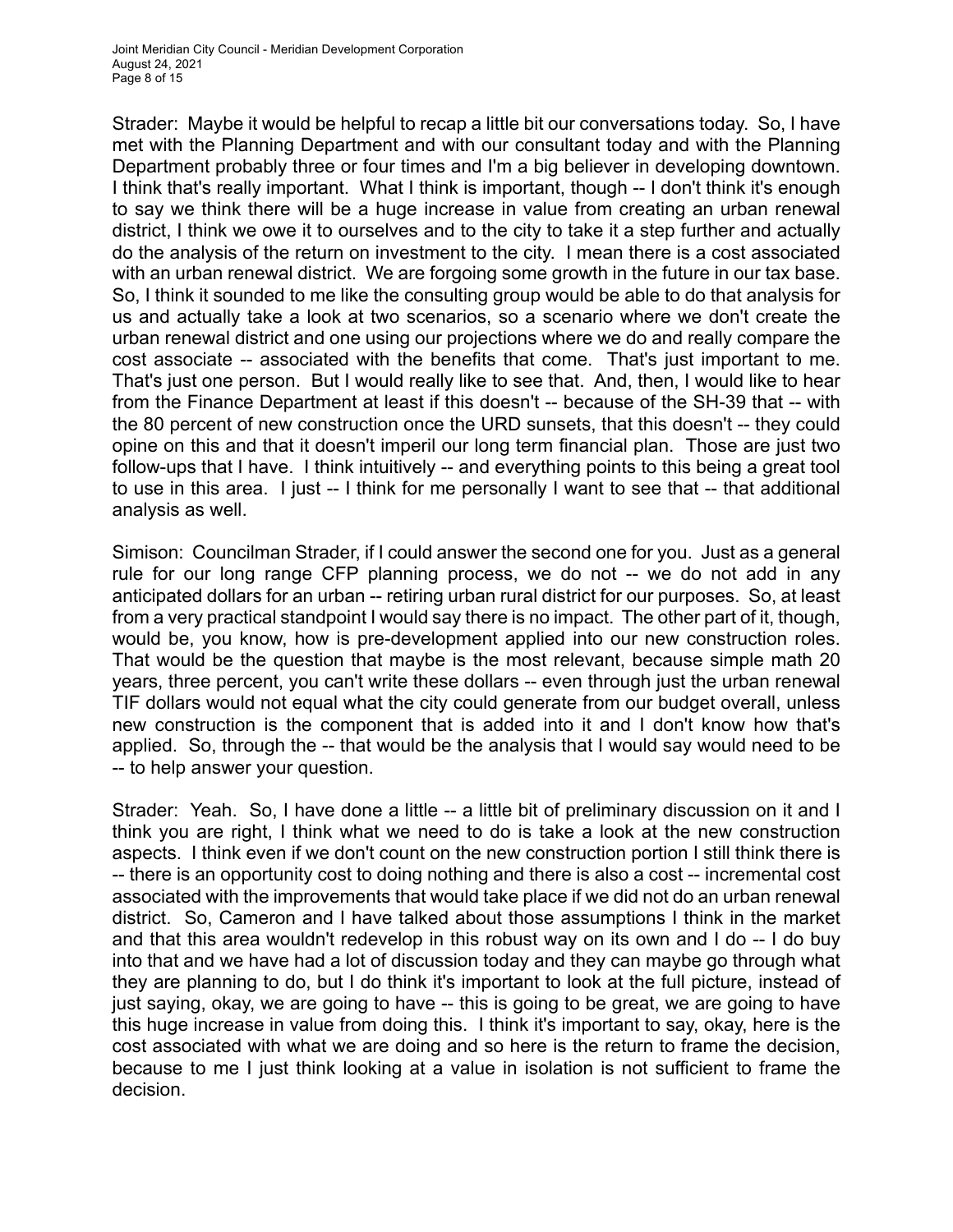Simison: Additional questions, comments on that topic? Dave.

Winder: Mr. Mayor -- can you hear me now. Concern from MDC standpoint on that is I don't know that that analysis is in the scope of work that we have with you. Would that be something that would be in addition to what we have done or what we have with you?

Kushlan: Specifically it's not included. But, again, I have done some work on it already today and it's -- I don't think -- depending on the level of detail you want and specificity in the analysis, because whatever you do is going to be a forecast. I really don't know what's going to happen. What I have done today is put together a model that takes the City of Meridian's current property tax levy and inflates that out at eight percent per year, which is the maximum that your capacity is allowed under state law with a recent change and that produced X amount of money out 20 years and, then, basically, took this analysis and looked at the 688 million dollar increase, which is the increment and, then, took 80 percent of that and, then, multiplied that against your -- the city's tax rate, which is .0022 and that produced an additional tax capacity eligible for the city to access in 2042 of about 1.2 million dollars and so there -- there was a bump and in our conversation with Council Members Strader, we looked at the post-urban renewal benefit. So, we ran that out another 20 years and what does that look like and that -- you know, ultimately out there in -- in 2016 when we are all sitting around this table again discussing this, it would produce about an additional four million dollars tax capacity to the City of Meridian. That's basically a fact that we were able to access the incremental value, not only in terms of the new construction value in an urban renewal, they also allow you to capture the inflationary value during the term of the district and so that produced -- those two things together produced quite a bit of money that you would apply the tax rate against. Is the tax rate going to be the same in -- over that life? No, it's going to change. Did some sensitivity analysis looking at higher tax rates and lower tax rates, but in no place did it ever go negative and so if that level of analysis is what you need, then, I think that's easily done. If you want specificity that's going to pass more rigorous analysis, then, I think we would have talked about that.

Strader: Mr. Mayor?

Simison: Council Woman Strader.

Strader: It sounds like you did it. Thank you so much. No. I appreciate that. I think that -- I think that's really helpful information for us, right, and so what that says to me is - wow, you are quick. Oh, my goodness. Look at that. No. I think this is fantastic, because I think it shows not only do we think something good will happen in the future from a value perspective, but from where we are sitting today around our financial decision in terms of -- we are not foregoing growth in our tax base as a tradeoff, we are making this decision, and so I think from a long-term perspective -- and this is a long-term decision -- that thank you for doing that, because I think that -- that really helps at least me get comfortable with that decision, so thanks. Awesome.

Simison: Any additional questions, comments?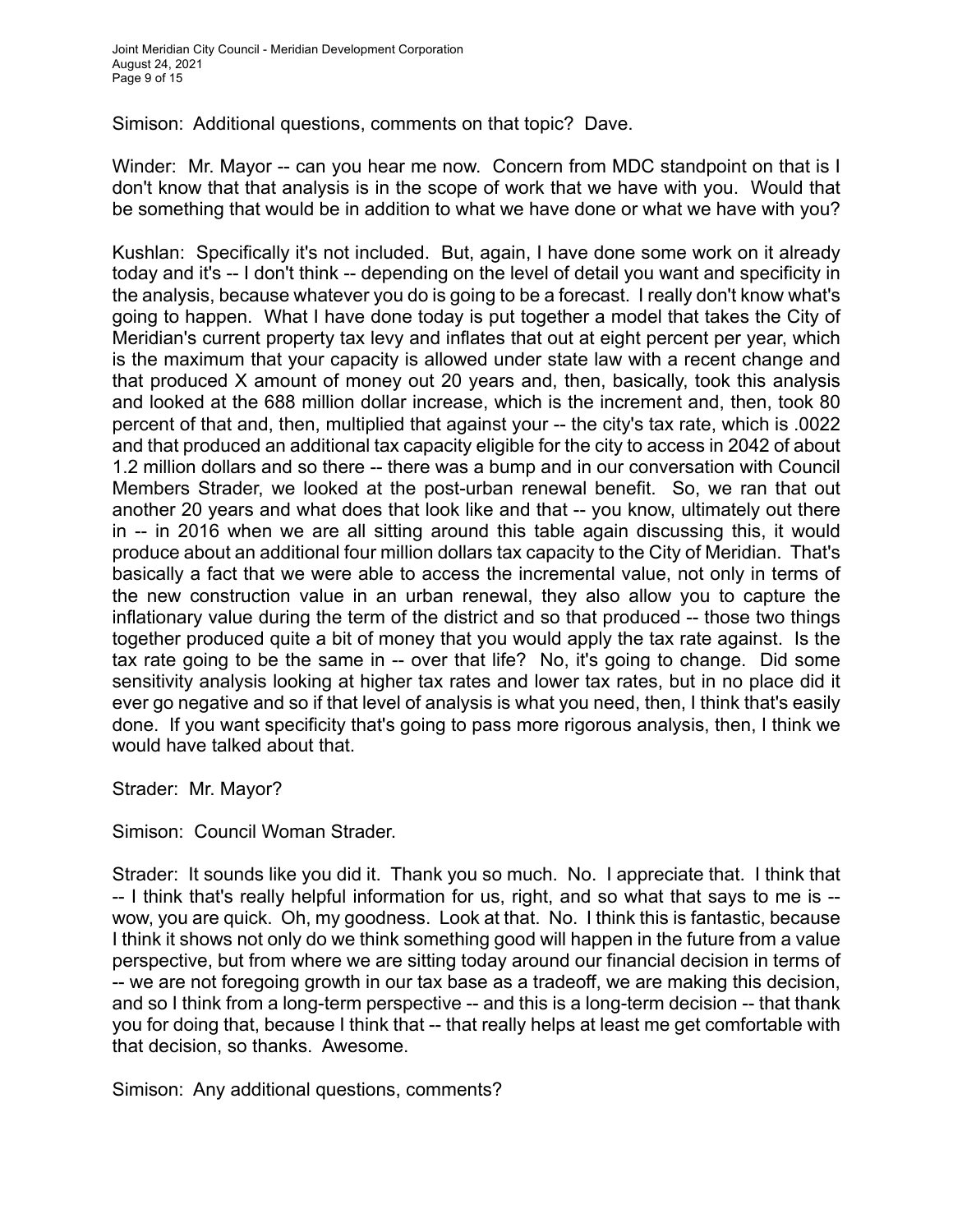Joint Meridian City Council - Meridian Development Corporation August 24, 2021 Page 10 of 15

Cavener: Mr. Mayor?

Simison: Councilman Cavener.

Cavener: I'm not sure who I'm posing this question to, so it's I guess to the field and I will let kind of whoever responds respond. The conversation talked about -- a lot about that this is an area that is in need of a little more love. So, I like that we are reframing it that way. I'm just curious -- there is a -- there is a lot of stakeholders in this area and I'm just curious what has the engagement been with that group or when is that part going to happen? When are we going to communicate with our residents and our business owners what is being proposed and what's the response been if we have already been doing that?

Squyers: Mr. Mayor?

Simison: Yes, Ashley.

Squyers: We have been having ongoing conversations with larger property owners -- we are having -- can you hear me? Okay. We are having conversations with larger property owners because we know there are several redevelopment opportunities working on plans right now. So, we are keeping them appraised as to what our plans are, what we are trying to achieve, what that looks like, what our schedule is. We are having a State of the Downtown on October 1 and there will be a fairly significant presentation on the new URD, so we are inviting everyone within the proposed area -- all businesses, all residents, all property owners, because they are not necessarily the same and we will be presenting on this and -- and, hopefully, being able to answer their questions. We will have fliers. We will have additional information for them to take. And, then, we will be available for questions afterwards as well.

Arial: And if I might add just real quickly, the -- there is also this process. So, this is a major component of that, you know, public record, public process. We will also have the presentation of the formal plan. The three readings and so on. So, we do anticipate a fairly robust public outing.

Simison: Any further questions regarding item one? Or comments?

Conrad: Mr. Mayor, I have one more slide to go through with some wildcards that are out there. Cameron. Okay. So, there is -- there is two overlain issues as well that we have to consider as we formalize this effort moving forward and the first, as I mentioned, the 17 acre parcel is currently located in unincorporated Ada county. This concept is premised on the fact that that will be annexed into the city and that ordinance adopted prior to this ordinance coming down the track. So, we are closely monitoring that situation. To the extent one or the other kind of falls off schedule, that, you know, could be impacted to how we move forward. The second point is based on legislative changes over the last couple of years there is now -- the highway district is able to retain its portion of the levy on increment, unless there is an agreement entered into between the highway district and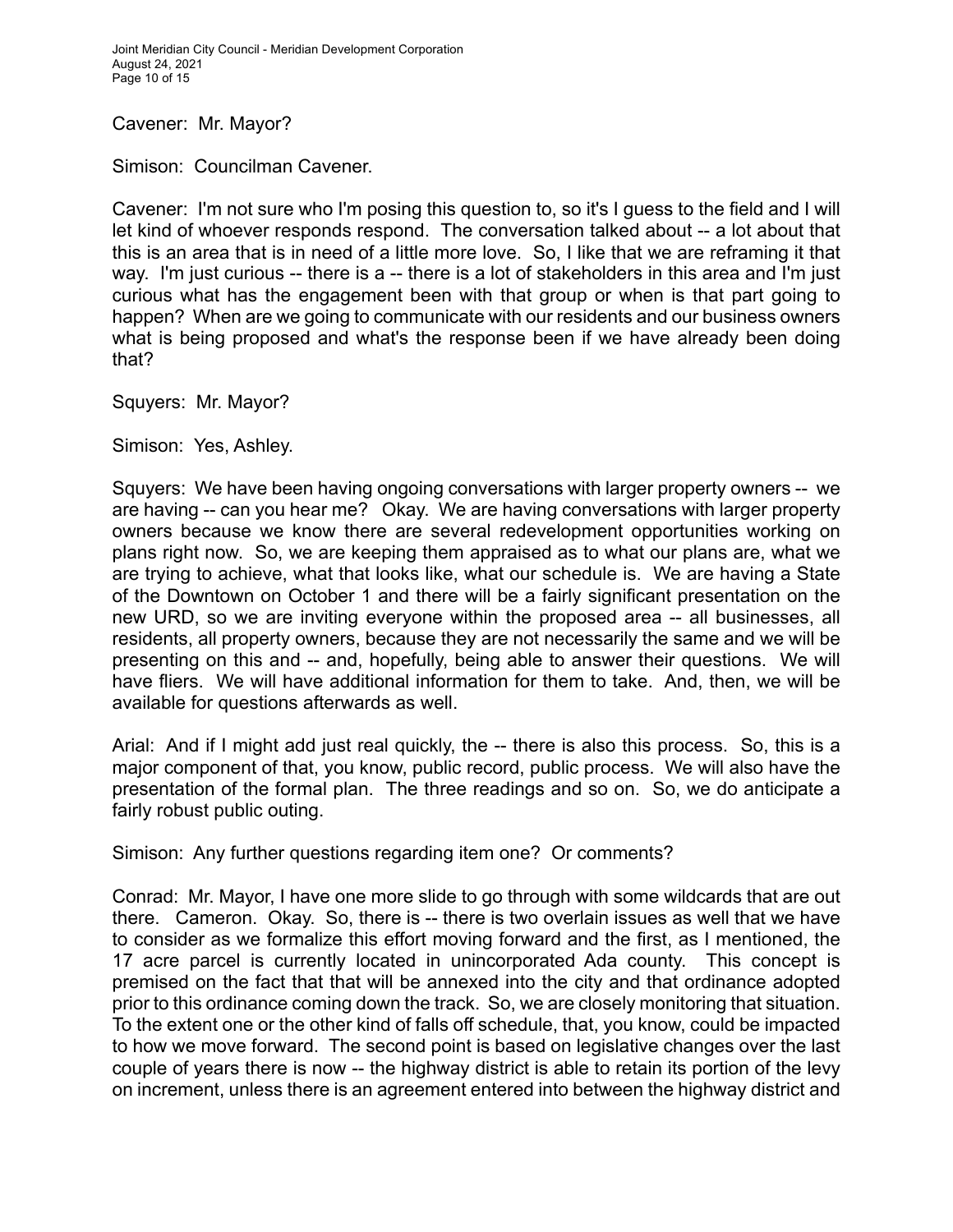the urban renewal agency. Those conversations between MDC and ACHD are occurring. That is moving forward. But that's just another additional nuance piece that we have to consider moving forward. So, that's all I had on this one.

## **2. Draft First Amendment to the Urban Renewal Plan for the Union District Urban Renewal Project**

Strader: Thank you. Any questions? Okay. Great. Well, then, let's move on to item two, Draft First Amendment to the Urban Renewal Plan for the Union District Urban Renewal Project.

Arial: Excellent. Thank you, Mr. Mayor, Members of the Council and Board. So, this - this section of town you are -- you are already very well aware of, the civic block, and now this is just the addition of the -- the north -- we will call it the northeast portion of that for another addition to the existing district. So, this is an actual de-annexation from the old district and now an annexation into the new civic block district, so -- thank you, Don. So, with that we will -- we will turn this back over to Meghan as well. There is a little bit different nuance, because this is an annexation into an already existing district, so, Meghan, do you want to take it?

Conrad: Sure. Thanks, Cameron. So, you will see a slide similar to the Northern Gateway slide where we have outlined what the plan requirements are. This is a first amendment to your Union District project area and so what the -- what the -- the approach that we have taken is -- is identifying those sections that in your Union District plan that will be changed as a result of this first amendment effort. We still have to look at the plan requirements and elements that are set forth in 50-2905 and on your screen, again, identified the sections where we have made tweaks to the original plan pursuant to this amendment. I -- in the -- in the first, again, we have updated that ten percent analysis and that's in -- that's in the -- there is -- in the body of that first amendment you will just see the limited section and the texts that are changing and that's found in an amendment to 502.3. There is some tweaks to the project list and how that's explained in the plan narrative. There has been a few updates there as a result of some proposed new improvement projects within that 1.461 acre annexation that we are talking about. So, that's an amendment in 2-301 and also Attachment Five. And what we have done -- so, the original Union District plan had an economic feasibility study that was premised on a certain number of assumptions. What has been done is an update of that, recognizing existing conditions and perhaps changing some of the assumptions from -- that were underlying that original, but also forecasting from here forward and identifying what new growth and development is anticipated to occur in that annexation area and adding that into the calculation. So, there is that supplement to the economic feasibility study, which we are referring to as Attachment 5-A. The fiscal impact statement -- there has just been a few minor tweaks to that to recognize updated certified levy rate analysis and assumptions moving forward on that front and, then, you know, finally, I think it's important to note that this first amendment does not extend the duration of the plan. That plan is still 20 years from the adoption of the Union District project area. This amendment does not make it go longer. All right. Next slide, Cameron. So, for this particular project area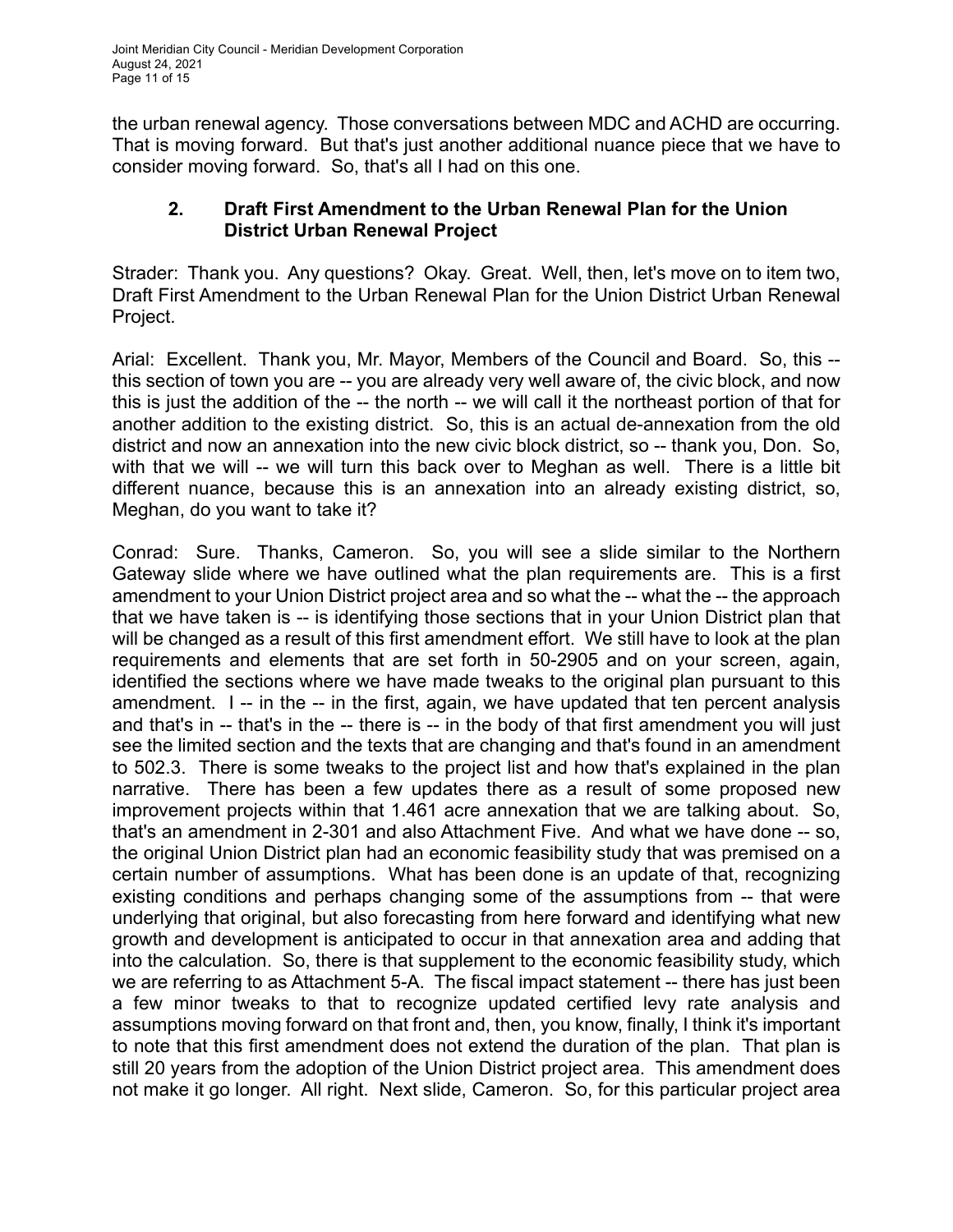the Union District area plan was adopted post July 1, 2019, which means that a new statutory provision is now in play, which, essentially, stands for the proposition that you can't amend a post July 1, 2016, plan without risk of resetting the base and when you reset the base, obviously, you eliminate your revenue stream going forward. There are four exceptions in that statutory provision that are not considered a modification of the plan under that statute and one of them is the annexation of area pursuant to another statutory reference 50-2033. 50-2033 says that you have a one-time opportunity to take in up to ten percent of the geographic area of -- the existing revenue allocation area. So, the Union District project was originally 16 acres. Ten percent of that is 1.6. Well, we are contemplating an annexation size of just 1.461 acres. So, it's a very small annexation. Similar to the Northern Gateway effort, there have been communications -- or the project list was derived, essentially, from looking at the city's Comprehensive Plan, Destination Downtown, conversations with city and MDC staff, as well as property owners and developers in that project area. Vitruvian did not conduct a planning study in this area, but that is -- that's okay, because we are only taking in a portion of the right of way on Idaho and some of that analysis is contained within your city planning documents and within the knowledge of city staff, so that's -- that's why they are not related to this project area. So, the next two slides will jump into Phil's Attachment 5-A.

Kushlan: Thank you, Meghan. Again, on this one we kind of had to launch off of the adopted plan for the Union District that the Council adopted last year and so what we did was we basically restated the elements of the plan that were there and, then, kind of added the -- the new addition, which is basically is only 11 tax parcels, which is very very small and so we updated that by basically bringing forward the -- the assumptions that I described in the Northern Gateway and bringing those into this plan as well, so that the two plans are basically being driven by the same assumptions. We basically forecast what the union block -- original union block people said they were going to do and, then, added some level of taxable investment for the new block as well and so with that machination we came up with about a total of 28 million dollars to spend over the -- the remaining 19 years now of the district and so one of the major components, if you recall in your district was participation in the potential civic center on the civic block site. So, that was in the plan and so we left that there and, then, we added a substantial component for parking and then, provided resources for open space, property acquisition, environmental remediation, so forth, again, under the theory that you wanted to provide a checklist of areas that you might want to be called upon to invest in during the 20 year life of the project. So, that is what we have done. The other question that might come up is given the -- the small nature of the project, is this likely to take 20 years to do and maybe, maybe not, and -- but as Meghan indicated, now through legislative change you have a maximum 20 year life on your project and in the good old days you might be able to go amend the plan and extend the termination date, which can't do that anymore and so also you have to be specific in terms of what you are going to do in the plan and so that goes back into first the list of projects that we have here. If at some point at ten or 15 years into the process you have basically exhausted your list of activities and you can't add anymore, then, basically, what you are facing to do is an early termination of the district. Since you have the ability to terminate early, but you don't have the ability to extend, we have basically brought forth the position that you should adopt it to the full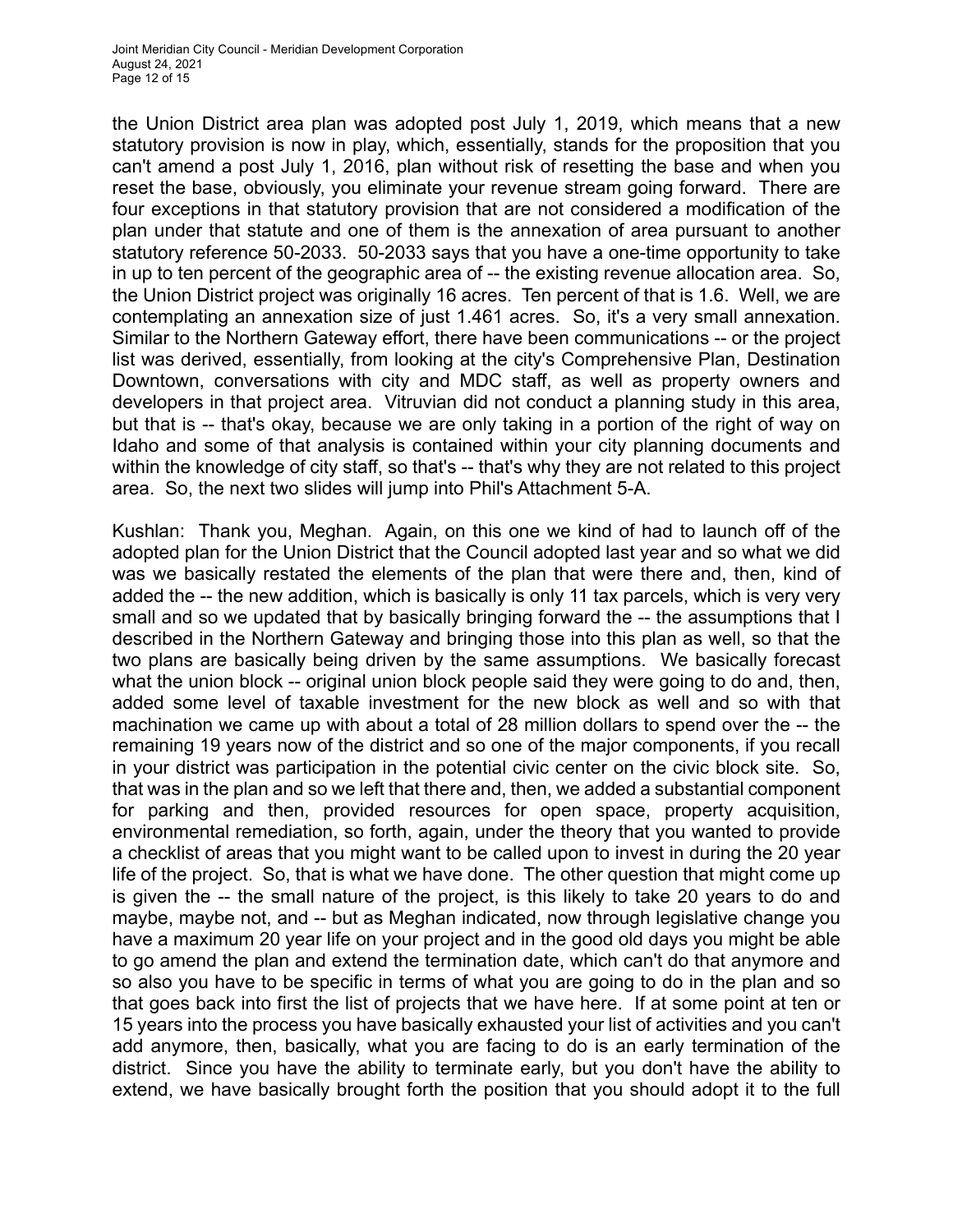Joint Meridian City Council - Meridian Development Corporation August 24, 2021 Page 13 of 15

length of the authority and, then, recognizing that at some point in the future you may find yourself in a situation where you would want to pursue an early termination. So, that's kind of how we dealt with that 20 year issue and -- and is there really enough work there to last 20 years and maybe, maybe not, but that will be a discretionary act on the part of the agency of the Council. So, with that I will be happy to answer any questions that you might have.

Strader: Mr. Mayor?

Simison: Council Woman Strader.

Strader: Yeah. That was my main question or concern previously was if for some reason that community center didn't happen or some of these improvements did not happen, what would happen with the length of the term of the URD. I guess my only follow-up question on that would be -- you just said it's discretionary. Does it happen automatically? Does MDC recognize that that has taken place and, then, notifies the city and we shorten it or how does that -- how does that mechanism actually work to end one early?

Kushlan: Pardon my predilection to give legal advice. I will defer to Counsel.

Conrad: No. Thank you, Council Woman Strader. That -- that's a great question and, you know, the statute addresses a lot of components, but it doesn't address -- address every scenario, but there are some limited provisions in the statute that address the termination process and that termination process is commenced by the agency board. They would have to adopt a resolution of intent to terminate. I do think, because the impact of going out of a district are so significant, if we are nearing that time period oftentimes you will find a city council and -- and agency boards working very closely together to kind of make that determination as to what works best for both.

Strader: And, then, I guess my only other question -- I did see the city contribution, which I guess is an assumption, because we have not approved any kind of budgetary spending or a community center, but I did see the 3.8 million dollars and, then, on the previous slide I saw a six million dollar figure, so I was just curious -- curious what the delta was there, community center construction 6.4 million -- I guess to that -- and, then, there is our contribution. Net project group -- anyway, maybe just a follow up.

Kushlan: I think the -- the issue was -- and this got a little complicated, because of the city's contribution coming into that in terms of the financial model. We wanted to recognize -- at least, again, going back to the original adoption -- that contribution was recognized in that plan and so if we are going to -- to amend the plan, we wanted to make sure that we kept as much of the plan whole as we could. We were advised there was some conversation about the contribution expanding from three to three-eight, but the - the expenditure side of what's the -- it's really going to cost was where that other number came from. So, it's a -- basically a money in, money out kind of situation and, again, we put the -- the city's contribution not in the assured column, because until the actual agreement is signed or resources are provided, it's one of those speculative issues that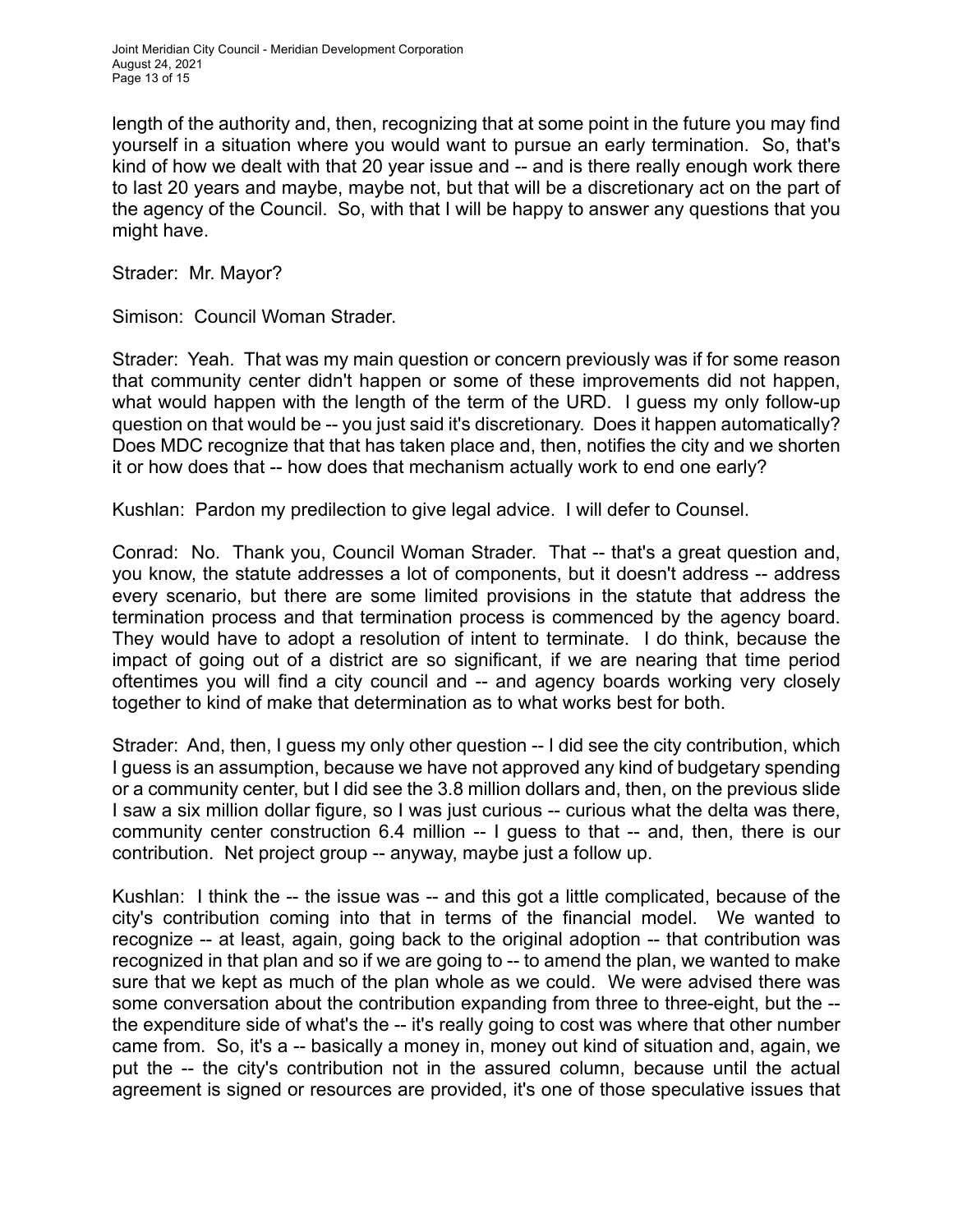we wanted to make sure, back to our specificity requirement, has got as much including in that listing as we could. So, I don't think there is anybody suggesting this is an obligation on your part, but it's a pathway to recognize the -- at least the preliminary conversations that had occurred.

Strader: Thank you.

Simison: Is there more presentation? I know we kind of stopped -- we are good? Okay. Any further questions or comments?

Conrad: Mr. Mayor?

Simison: Yes, Meghan.

Conrad: One more slide. Similar to the Northern Gateway, we have to also address the ACHD agreement only with regard to the annexation piece. So, there does not have to be an ACHD agreement concerning the Union District, but there would need to be one concerning the annexation area and that's the final point.

Simison: Thank you. Council, any additional questions or comments? MDC Board? Then do I have a motion? Or final comments from staff?

Arial: Maybe just really quickly, Mr. Mayor and Members of the Board, it's been really good to be in front of you --

Johnson: Cameron, we can't hear you. If you could grab the mic.

Arial: It's been really good to be in front of you. I don't want to belabor this, but just really appreciate the opportunity. You know, there is a lot going into these things. We are working fast and furious, but we feel that these are really moving forward on good footing and we are making good progress with property owners and others to -- to really make these steps forward in our downtown. So, really appreciate the opportunity today.

Simison: Thank you. With that do I have a motion?

Bernt: Mr. Mayor?

Simison: Councilman Bernt.

Bernt: I move that we adjourn the meeting.

Cavener: Second the motion.

Simison: Motion and second the adjourn the meeting. All in favor signify by saying aye. Opposed nay. The ayes have it. We are adjourned.